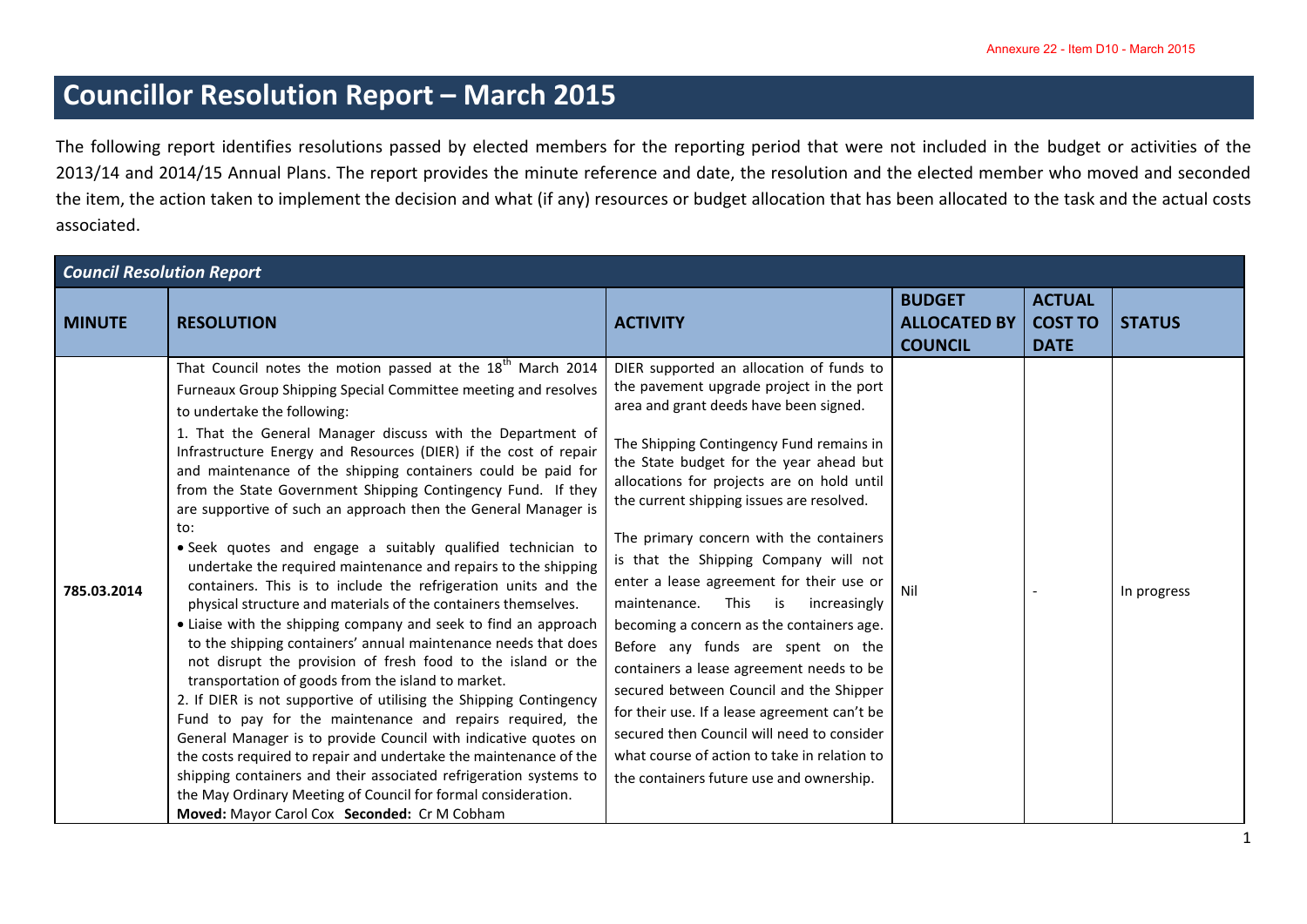| <b>Council Resolution Report</b> |                                                                                                                                                                                                                                                                                                                                                                                                                                           |                                                                                                                                                                                              |                                                        |                                                |                                 |
|----------------------------------|-------------------------------------------------------------------------------------------------------------------------------------------------------------------------------------------------------------------------------------------------------------------------------------------------------------------------------------------------------------------------------------------------------------------------------------------|----------------------------------------------------------------------------------------------------------------------------------------------------------------------------------------------|--------------------------------------------------------|------------------------------------------------|---------------------------------|
| <b>MINUTE</b>                    | <b>RESOLUTION</b>                                                                                                                                                                                                                                                                                                                                                                                                                         | <b>ACTIVITY</b>                                                                                                                                                                              | <b>BUDGET</b><br><b>ALLOCATED BY</b><br><b>COUNCIL</b> | <b>ACTUAL</b><br><b>COST TO</b><br><b>DATE</b> | <b>STATUS</b>                   |
|                                  | <b>CARRIED UNANIMOUSLY (6-0)</b>                                                                                                                                                                                                                                                                                                                                                                                                          |                                                                                                                                                                                              |                                                        |                                                |                                 |
| 843.07.2014                      | That Council negotiates with the interested Community Group to<br>find a solution that enables the continued use of the bike track<br>and is satisfactory to Council; and<br>That planning for the nominated site to be utilised as a Waste<br>Transfer Station commence immediately and be included in<br>Council's Strategic Waste Management Plan.<br>Moved: Cr G Willis<br>Seconded: Cr M Roberts<br><b>CARRIED UNANIMOUSLY (4-0)</b> | Mayor Cox wrote to a representative of<br>the motor cross group to notify them of<br>Council's decision regarding the site.<br>Site planning for the transfer station is<br>well advanced.   |                                                        |                                                | In progress                     |
| 876.07.2014                      | The Flinders Council Audit and Finance Special Committee be<br>directed to develop an agreed Charter, annual work plan and<br>reporting mechanisms to present to Council for consideration post<br>the October Council election.<br>Moved: Cr M Cobham Seconded: Deputy Mayor D Williams<br><b>CARRIED UNANIMOUSLY (6-0)</b>                                                                                                              | Audit & Finance Committee will action<br>accordingly and present to Council for<br>consideration post the October Council<br>election.                                                       |                                                        |                                                | In progress                     |
| 910.10.2014                      | That Council agree to reallocate a maximum of \$6,000 from the<br>Australian Small Islands Forum to Community Grants. That Cr Wise<br>submit an extra ordinary Community Grant application in the<br>coming months outlining the details of the project and proposed<br>expenditure for Council consideration.<br>Seconded: Cr G Willis<br>Moved: Cr R Wise<br><b>CARRIED UNANIMOUSLY (6-0)</b>                                           | Funds have been reallocated accordingly.<br>An application has been received from<br>the R.S.L. Flinders island Branch which will<br>be considered at the March Ordinary<br>Council Meeting. | \$6000                                                 |                                                | Complete                        |
| 936.11.2014                      | 8) That Council review the structures of committees in December<br>2016.<br>Moved: Cr G Willis<br>Seconded: Cr P Rhodes<br><b>CARRIED UNANIMOUSLY (7-0)</b>                                                                                                                                                                                                                                                                               |                                                                                                                                                                                              |                                                        |                                                | Deferred until<br>December 2016 |
| 957.12.2014                      | That Council allocates \$1100 to support the implementation of the<br>speed reduction proposal in the North East River Road area.<br>Moved: Cr P Rhodes<br>Seconded: Cr C Rhodes<br><b>CARRIED UNANIMOUSLY (7-0)</b>                                                                                                                                                                                                                      | Reallocation of funds is included in the<br>half yearly budget review that will be<br>presented at the February Council<br>Meeting.                                                          | \$1,100                                                |                                                | Complete                        |
| 962.12.2014                      | Council notes progress to date on securing access to White Beach<br>and approves:<br>• commencement of the title registration process for land                                                                                                                                                                                                                                                                                            | Reallocation of funds is included in the<br>half yearly budget review that was<br>adopted at the February Council Meeting.                                                                   | \$8000                                                 |                                                | In progress                     |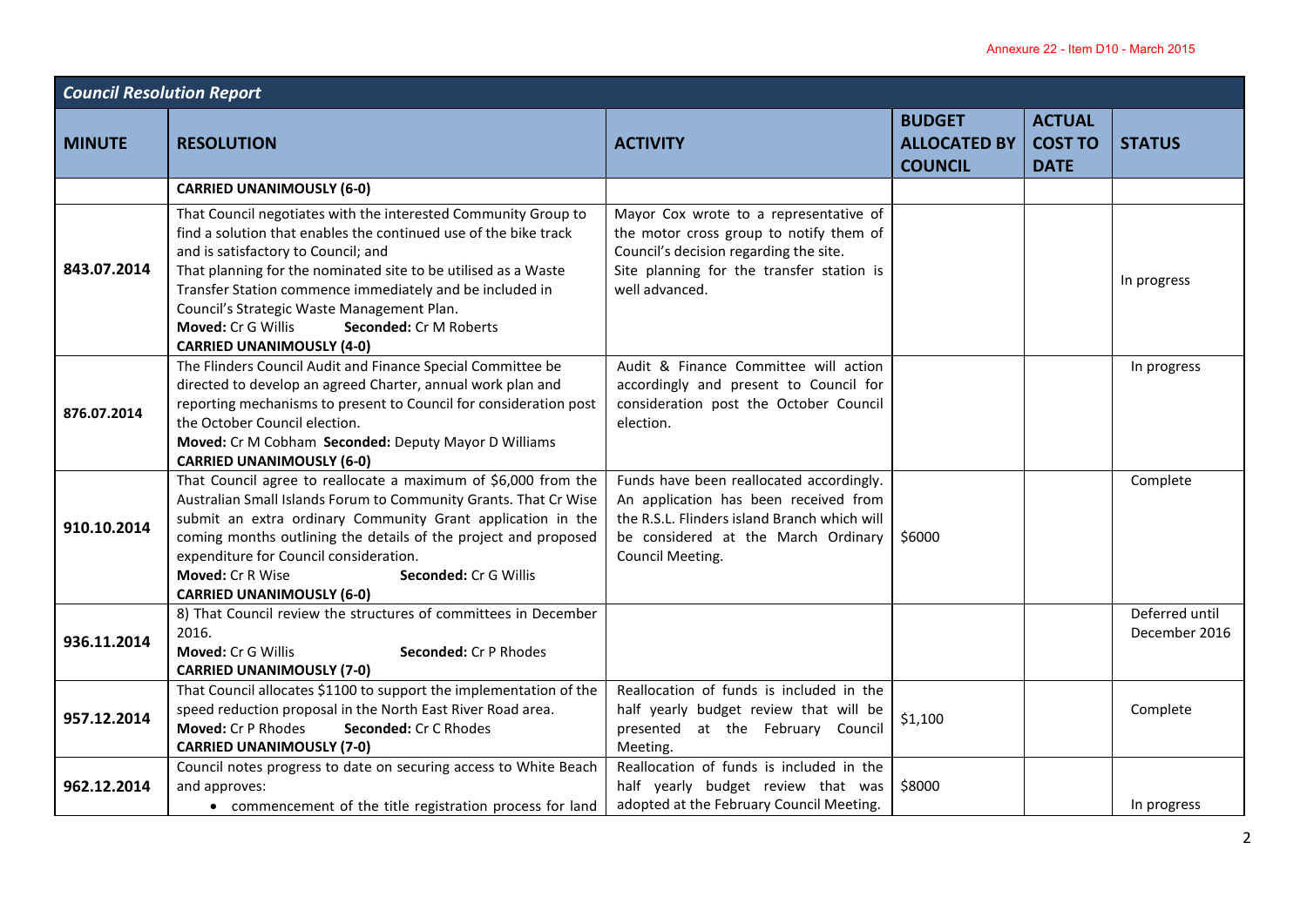| <b>Council Resolution Report</b> |                                                                                                                                                                                                                                                                                                                                                                                                                                                                                                                                                                                                                                                                                                                                                                                                                                                                                                                                                                                                                     |                                                                                                                                    |                                                        |                                                |               |  |
|----------------------------------|---------------------------------------------------------------------------------------------------------------------------------------------------------------------------------------------------------------------------------------------------------------------------------------------------------------------------------------------------------------------------------------------------------------------------------------------------------------------------------------------------------------------------------------------------------------------------------------------------------------------------------------------------------------------------------------------------------------------------------------------------------------------------------------------------------------------------------------------------------------------------------------------------------------------------------------------------------------------------------------------------------------------|------------------------------------------------------------------------------------------------------------------------------------|--------------------------------------------------------|------------------------------------------------|---------------|--|
| <b>MINUTE</b>                    | <b>RESOLUTION</b>                                                                                                                                                                                                                                                                                                                                                                                                                                                                                                                                                                                                                                                                                                                                                                                                                                                                                                                                                                                                   | <b>ACTIVITY</b>                                                                                                                    | <b>BUDGET</b><br><b>ALLOCATED BY</b><br><b>COUNCIL</b> | <b>ACTUAL</b><br><b>COST TO</b><br><b>DATE</b> | <b>STATUS</b> |  |
|                                  | transfer from the land owner to Council;<br>acceptance of the reserved road as a public road;<br>continuation of liaison with Parks and Wildlife Service for<br>sale, transfer and adherence of the land parcel to ensure<br>the entire track from the end of the reserved road is<br>within the White Beach Conservation Area:<br>continued liaison with Crown Lands Services to secure a<br>license/lease over the White Beach track located on the<br>White Beach Conservation Area; and<br>• the allocation of \$8,000 to cover associated costs.<br>Moved: Deputy Mayor M Cobham Seconded: Cr D Williams<br><b>CARRIED UNANIMOUSLY (7-0)</b>                                                                                                                                                                                                                                                                                                                                                                   |                                                                                                                                    |                                                        |                                                |               |  |
| 40.02.2015                       | That Council elect, at this Ordinary Meeting of Council, the Mayor<br>and Councillors Stockton and Willis as the General Manager<br>Performance Review Committee (GMPRC).<br>The GMPRC present draft Terms of Reference for the Committee<br>to the March Ordinary Meeting of Council that includes but is not<br>limited to the purpose of the Committee.<br>The GMPRC to present a proposal to the April Ordinary Meeting of<br>Council for consideration of the method of reviewing the General<br>Manager's performance, including but not limited to the<br>consideration of:<br>Whether the review should be carried out internally or<br>$\bullet$<br>externally;<br>The range of participants; and<br>$\bullet$<br>If to be completed internally the performance indicators to<br>$\bullet$<br>be used.<br>That the Committee be a Council Committee formed under<br>section 20 of the Local Government Act 1993.<br>Seconded: Cr G Willis<br><b>Moved: Mayor C Cox</b><br><b>CARRIED UNANIMOUSLY (6-0)</b> | The committee has been formed.<br>The draft Terms of Reference are being<br>presented to the March Ordinary Meeting<br>of Council. |                                                        |                                                | Complete      |  |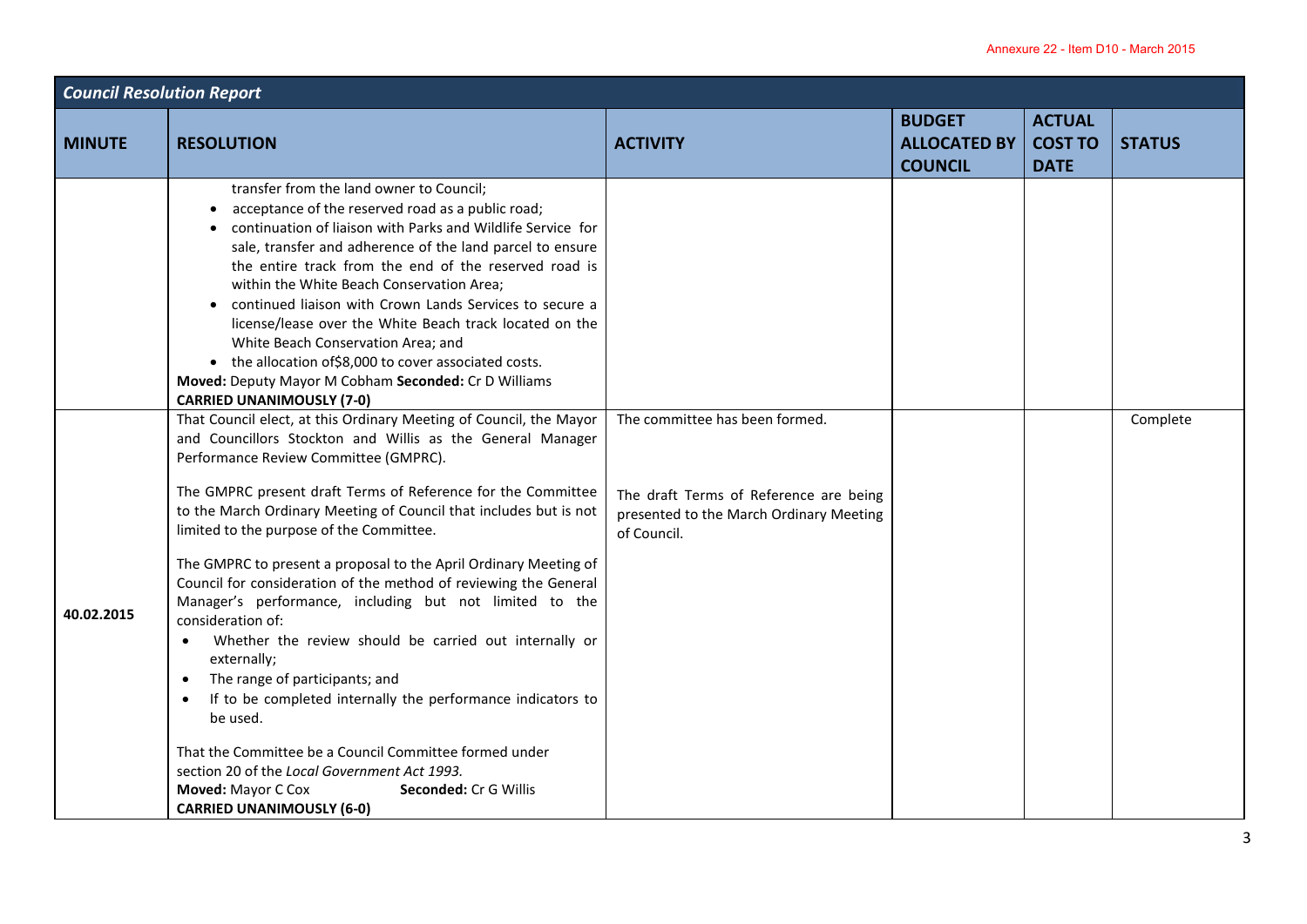| <b>Council Resolution Report</b> |                                                                                                                                                                                                                                                                                                                                                                                                                                                                                                                                                                                                                                                                                                                                                                                                                                                                                                                                                                                                                                                                                                                                                                                |                                                                                                                                                                                 |                                       |                               |               |
|----------------------------------|--------------------------------------------------------------------------------------------------------------------------------------------------------------------------------------------------------------------------------------------------------------------------------------------------------------------------------------------------------------------------------------------------------------------------------------------------------------------------------------------------------------------------------------------------------------------------------------------------------------------------------------------------------------------------------------------------------------------------------------------------------------------------------------------------------------------------------------------------------------------------------------------------------------------------------------------------------------------------------------------------------------------------------------------------------------------------------------------------------------------------------------------------------------------------------|---------------------------------------------------------------------------------------------------------------------------------------------------------------------------------|---------------------------------------|-------------------------------|---------------|
| <b>MINUTE</b>                    |                                                                                                                                                                                                                                                                                                                                                                                                                                                                                                                                                                                                                                                                                                                                                                                                                                                                                                                                                                                                                                                                                                                                                                                |                                                                                                                                                                                 | <b>BUDGET</b>                         | <b>ACTUAL</b>                 |               |
|                                  | <b>RESOLUTION</b>                                                                                                                                                                                                                                                                                                                                                                                                                                                                                                                                                                                                                                                                                                                                                                                                                                                                                                                                                                                                                                                                                                                                                              | <b>ACTIVITY</b>                                                                                                                                                                 | <b>ALLOCATED BY</b><br><b>COUNCIL</b> | <b>COST TO</b><br><b>DATE</b> | <b>STATUS</b> |
| 43.02.2015                       | 1. That Council establishes an Ideas and Innovations Committee to<br>facilitate community suggestions for improvement to be<br>processed into a format accessible by the community.<br>2. That the following Purpose be adopted for the Committee:<br>• to act as a clearing house for community ideas and<br>suggestions for potential activities that could enhance the<br>quality of life, including safety, health and well-being, of<br>municipality residents;<br>to record and share input received on an ongoing basis to<br>$\bullet$<br>facilitate community discussion and concept development of<br>possible new initiatives; and<br>to provide Council with consolidated information for<br>$\bullet$<br>consideration in the context of strategic and annual plans,<br>budget determinations and workshop discussions, if needed.<br>3. That the Committee be a Council Committee formed under<br>section 23 of the Local Government Act.<br>4. That the Committee develop Terms of Reference for<br>presentation and consideration at the March Ordinary Council<br>Meeting.<br>Moved: Cr P Rhodes<br>Seconded: Cr C Rhodes<br><b>CARRIED UNANIMOUSLY (6-0)</b> | The committee has been formed and the<br>date has been set for the first meeting.                                                                                               |                                       |                               | In progress   |
| 47.02.2015                       | That Council adopts the half yearly 2014-15 Budget Review at 31 <sup>st</sup><br>December 2014 as the Budget for 2014-15 with the amendment<br>that the Capital Expenditure for the Whitemark Hall (FAEC)<br>remains at \$32,090 and not be increased to \$98,590 and that<br>Council reconsider methods of cooling the main hall.<br>Moved: Cr G Willis<br>Seconded: Cr K Stockton<br><b>CARRIED UNANIMOUSLY (6-0)</b>                                                                                                                                                                                                                                                                                                                                                                                                                                                                                                                                                                                                                                                                                                                                                        | Amendments have been made and the<br>Budget Review has been made available<br>to the public via the website and the<br>council office.                                          |                                       |                               | Complete      |
| 50.02.2015                       | That Council adopts the Uniform Policy with the proposed changes<br>and allows it to lay on the table for 28 days for public comment.<br>Moved: Deputy Mayor M Cobham Seconded: Cr K Stockton<br><b>CARRIED UNANIMOUSLY (6-0)</b>                                                                                                                                                                                                                                                                                                                                                                                                                                                                                                                                                                                                                                                                                                                                                                                                                                                                                                                                              | Policy available for public comment until<br>19 <sup>th</sup> March. Promotion on website and in<br>Island News. Being represented to the<br>March Ordinary Meeting of Council. |                                       |                               | Complete      |